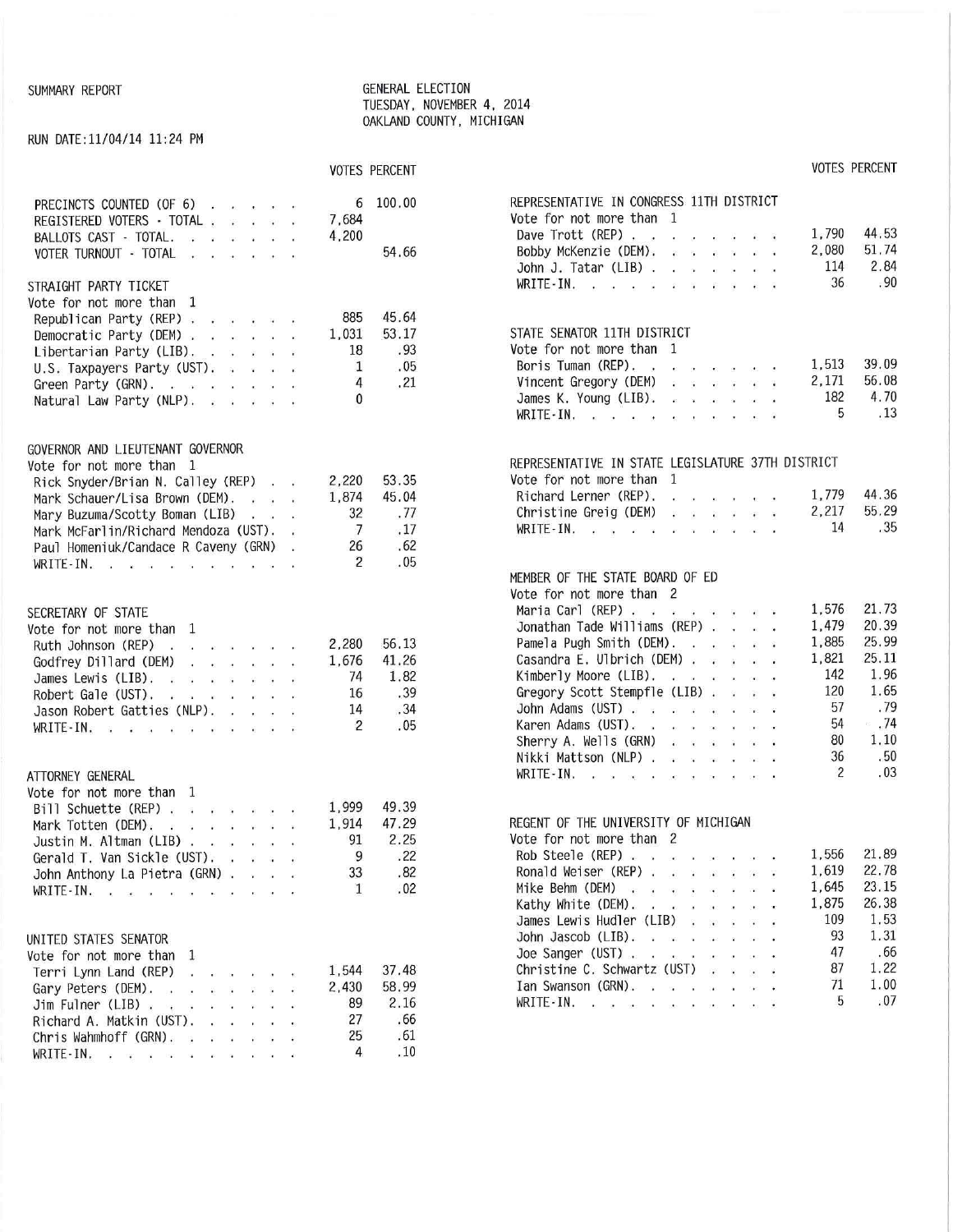#### SUMMARY REPORT **GENERAL ELECTION** TUESDAY, NOVEMBER 4, 2014 OAKLAND COUNTY , MICHIGAN

# RUN DATE: ll/04/14 11 :24 PM

# VOTES PERCENT VOTES PERCENT

| TRUSTEE OF MICHIGAN STATE UNIVERSITY                        |       |       | JUDGE OF COURT OF APPEALS                                                                                                                                                                                                                                                                                                                                                                                                                                                   |
|-------------------------------------------------------------|-------|-------|-----------------------------------------------------------------------------------------------------------------------------------------------------------------------------------------------------------------------------------------------------------------------------------------------------------------------------------------------------------------------------------------------------------------------------------------------------------------------------|
| Vote for not more than 2                                    |       |       | Vote for not more than 2                                                                                                                                                                                                                                                                                                                                                                                                                                                    |
| Melanie Foster (REP).                                       | 1,626 | 23.12 | 58.21<br>2,298<br>Mark J. Cavanagh                                                                                                                                                                                                                                                                                                                                                                                                                                          |
| Jeff Sakwa (REP)                                            | 1,574 | 22.38 | 41.49<br>1,638<br>Henry Saad                                                                                                                                                                                                                                                                                                                                                                                                                                                |
| Faylene Owen (DEM)                                          | 1,625 | 23.11 | .30<br>12<br>WRITE - IN. $\ldots$ $\ldots$ $\ldots$ $\ldots$ $\ldots$                                                                                                                                                                                                                                                                                                                                                                                                       |
| George J. Perles (DEM)                                      | 1,712 | 24.35 |                                                                                                                                                                                                                                                                                                                                                                                                                                                                             |
| Michael H. Miller (LIB). $\cdot \cdot \cdot \cdot$          | 122   | 1.73  |                                                                                                                                                                                                                                                                                                                                                                                                                                                                             |
| Raymond Moses (LIB)                                         | 83    | 1.18  | JUDGE OF CIRCUIT COURT                                                                                                                                                                                                                                                                                                                                                                                                                                                      |
| Crystal Van Sickle (UST)                                    | 62    | .88   | Vote for not more than 7                                                                                                                                                                                                                                                                                                                                                                                                                                                    |
| Stephen J. Young (UST)                                      | 45    | .64   | 14.60<br>1,576<br>James M. Alexander                                                                                                                                                                                                                                                                                                                                                                                                                                        |
|                                                             | 47    | .67   | 14.12<br>1,524<br>Martha D. Anderson                                                                                                                                                                                                                                                                                                                                                                                                                                        |
| Adam Adrianson (GRN).                                       | 85    | 1.21  | 15.60<br>1,683<br>Mary Ellen Brennan                                                                                                                                                                                                                                                                                                                                                                                                                                        |
| Terry Link (GRN)                                            | 46    | .65   | 15.02<br>1,621<br>Lisa Gordyca                                                                                                                                                                                                                                                                                                                                                                                                                                              |
| Bridgette Guzman (NLP)                                      |       | .07   | 13.94<br>1,504<br>Nanci Grant.                                                                                                                                                                                                                                                                                                                                                                                                                                              |
| WRITE-IN.                                                   | 5     |       | 13.11<br>1,415<br>Shalina Deborah Kumar<br>and the company of the com-                                                                                                                                                                                                                                                                                                                                                                                                      |
|                                                             |       |       | 13.36<br>1,442                                                                                                                                                                                                                                                                                                                                                                                                                                                              |
|                                                             |       |       | Rudy J. Nichols<br>.24<br>26                                                                                                                                                                                                                                                                                                                                                                                                                                                |
| GOVERNOR OF WAYNE STATE UNIVERSITY                          |       |       | WRITE-IN.                                                                                                                                                                                                                                                                                                                                                                                                                                                                   |
| Vote for not more than 2                                    |       |       |                                                                                                                                                                                                                                                                                                                                                                                                                                                                             |
| Michael Busuito (REP)                                       | 1,545 | 22.20 |                                                                                                                                                                                                                                                                                                                                                                                                                                                                             |
| Satish Jasti (REP)                                          | 1,368 | 19.66 | JUDGE OF CIRCUIT COURT                                                                                                                                                                                                                                                                                                                                                                                                                                                      |
| Marilyn Kelly (DEM)                                         | 1,878 | 26.99 | Vote for not more than 1                                                                                                                                                                                                                                                                                                                                                                                                                                                    |
| Dana Alicia Thompson (DEM).                                 | 1,707 | 24.53 | 35.63<br>906<br>Karen Geibel,                                                                                                                                                                                                                                                                                                                                                                                                                                               |
| Dan Goebel (LIB) $\cdots$ $\cdots$ $\cdots$                 | 131   | 1.88  | 64.14<br>1,631<br>Lisa Langton                                                                                                                                                                                                                                                                                                                                                                                                                                              |
| Brian Richard Wright (LIB).                                 | 111   | 1.60  | .24<br>6<br>WRITE-IN.                                                                                                                                                                                                                                                                                                                                                                                                                                                       |
| Shari A. Matkin (UST)                                       | 49    | .70   |                                                                                                                                                                                                                                                                                                                                                                                                                                                                             |
| Marc Joseph Sosnowski (UST)                                 | 45    | .65   |                                                                                                                                                                                                                                                                                                                                                                                                                                                                             |
| Margaret Guttshall (GRN)                                    | 59    | .85   | JUDGE OF PROBATE COURT                                                                                                                                                                                                                                                                                                                                                                                                                                                      |
| Latham T. Redding $(GRN)$ .                                 | 35    | .50   | Vote for not more than 1                                                                                                                                                                                                                                                                                                                                                                                                                                                    |
| Yolanda Robson (NLP).                                       | 27    | .39   | 99.33<br>2,230<br>Daniel A. O'Brien.                                                                                                                                                                                                                                                                                                                                                                                                                                        |
| $WRITE-IN.$                                                 | 3     | .04   | .67<br>15<br>WRITE - IN.                                                                                                                                                                                                                                                                                                                                                                                                                                                    |
| COUNTY COMMISSIONER 14TH DISTRICT                           |       |       | JUDGE OF DISTRICT COURT 47TH DISTRICT                                                                                                                                                                                                                                                                                                                                                                                                                                       |
| Vote for not more than 1                                    |       |       | Vote for not more than 1                                                                                                                                                                                                                                                                                                                                                                                                                                                    |
| Bill Dwyer (REP)                                            | 2,307 | 58.23 | 99.47<br>2,273<br>James B. Brady.                                                                                                                                                                                                                                                                                                                                                                                                                                           |
| Gerald Skinner (DEM).                                       | 1,641 | 41.42 | .53<br>12<br>WRITE-IN.                                                                                                                                                                                                                                                                                                                                                                                                                                                      |
| WRITE-IN.                                                   | 14    | .35   |                                                                                                                                                                                                                                                                                                                                                                                                                                                                             |
|                                                             |       |       | BOARD OF TRUSTEES MEMBER OAKLAND COMMUNITY COLLEGE                                                                                                                                                                                                                                                                                                                                                                                                                          |
| JUSTICE OF SUPREME COURT                                    |       |       | Vote for not more than 2                                                                                                                                                                                                                                                                                                                                                                                                                                                    |
| Vote for not more than 2                                    |       |       | 4.58<br>179<br>Lionel J. Bodzin                                                                                                                                                                                                                                                                                                                                                                                                                                             |
| Richard Bernstein.                                          | 1,904 | 30.49 | 22.69<br>887<br>Shirley Jean Bryant                                                                                                                                                                                                                                                                                                                                                                                                                                         |
| Doug Dern                                                   | 189   | 3.03  | 2.61<br>102<br>Al Gui, , , , , , , , , , , , ,                                                                                                                                                                                                                                                                                                                                                                                                                              |
| Bill Murphy, $\cdot \cdot \cdot \cdot \cdot \cdot$          | 985   | 15.78 | 12.28<br>480<br>Robert M. Kuhn.                                                                                                                                                                                                                                                                                                                                                                                                                                             |
| James Robert Redford.                                       | 1,215 | 19.46 | 14.94<br>584<br>John P. McCulloch.<br>$\begin{array}{cccccccccccccc} \mathbf{1} & \mathbf{1} & \mathbf{1} & \mathbf{1} & \mathbf{1} & \mathbf{1} & \mathbf{1} & \mathbf{1} & \mathbf{1} & \mathbf{1} & \mathbf{1} & \mathbf{1} & \mathbf{1} & \mathbf{1} & \mathbf{1} & \mathbf{1} & \mathbf{1} & \mathbf{1} & \mathbf{1} & \mathbf{1} & \mathbf{1} & \mathbf{1} & \mathbf{1} & \mathbf{1} & \mathbf{1} & \mathbf{1} & \mathbf{1} & \mathbf{1} & \mathbf{1} & \mathbf{1} &$ |
| Brian Zahra,                                                | 1,944 | 31.13 | 8.29<br>324<br>Chris Noordhoorn                                                                                                                                                                                                                                                                                                                                                                                                                                             |
| WRITE-IN. $\cdot \cdot \cdot \cdot \cdot \cdot \cdot \cdot$ | 7     | .11   | 416<br>10.64<br>Dennis Paul Francis O'Connor.<br>2010/01/03                                                                                                                                                                                                                                                                                                                                                                                                                 |
|                                                             |       |       | 5.45<br>213<br>Joel Ross                                                                                                                                                                                                                                                                                                                                                                                                                                                    |
|                                                             |       |       | 7.47<br>292<br>Randy Ston.                                                                                                                                                                                                                                                                                                                                                                                                                                                  |
| JUSTICE OF SUPREME COURT                                    |       |       | 10.56<br>413<br>Steve Thomas                                                                                                                                                                                                                                                                                                                                                                                                                                                |
| Vote for not more than 1                                    |       |       | 20<br>.51<br>WRITE-IN.                                                                                                                                                                                                                                                                                                                                                                                                                                                      |
| Kerry L. Morgan                                             | 261   | 7.99  |                                                                                                                                                                                                                                                                                                                                                                                                                                                                             |
| Deborah A. Thomas. $\ldots$ , $\ldots$                      | 937   | 28.68 |                                                                                                                                                                                                                                                                                                                                                                                                                                                                             |
| David Viviano.                                              | 2,062 | 63.12 |                                                                                                                                                                                                                                                                                                                                                                                                                                                                             |
| WRITE-IN.                                                   | 7     | .21   |                                                                                                                                                                                                                                                                                                                                                                                                                                                                             |

| RUSTEE OF MICHIGAN STATE UNIVERSITY              |                    | JUDGE OF COURT OF APPEALS                                                             |                |
|--------------------------------------------------|--------------------|---------------------------------------------------------------------------------------|----------------|
| ote for not more than 2                          |                    | Vote for not more than 2                                                              |                |
| Melanie Foster (REP).                            | 23.12<br>1,626     | Mark J. Cavanagh                                                                      | 58.21<br>2,298 |
| Jeff Sakwa (REP)                                 | 22.38<br>1,574     | Henry Saad.                                                                           | 41.49<br>1,638 |
| Faylene Owen (DEM)                               | 23.11<br>1,625     | WRITE - IN. $\cdots$ $\cdots$ $\cdots$                                                | .30<br>12      |
| George J. Perles (DEM)                           | 24.35<br>1,712     |                                                                                       |                |
| Michael H. Miller (LIB).<br>$-30.36 - 40.36 - 4$ | 122<br>1.73        |                                                                                       |                |
| Raymond Moses (LIB)                              | 83<br>1.18         | JUDGE OF CIRCUIT COURT                                                                |                |
| Crystal Van Sickle (UST)                         | .88<br>62          | Vote for not more than 7                                                              |                |
| Stephen J. Young (UST)                           | 45<br>.64          | James M. Alexander<br>$\cdot$                                                         | 14.60<br>1,576 |
| Adam Adrianson (GRN).                            | .67<br>47          | Martha D. Anderson                                                                    | 14.12<br>1,524 |
|                                                  | 1.21<br>85         | Mary Ellen Brennan                                                                    | 15.60<br>1.683 |
| Terry Link (GRN)                                 | 46<br>.65          | Lisa Gordyca                                                                          | 15.02<br>1,621 |
| Bridgette Guzman (NLP)                           | .07<br>5           | Nanci Grant.                                                                          | 13.94<br>1,504 |
| WRITE-IN.                                        |                    | Shalina Deborah Kumar                                                                 | 13.11<br>1,415 |
|                                                  |                    |                                                                                       | 13.36<br>1,442 |
|                                                  |                    | Rudy J. Nichols $\ldots$ $\ldots$ $\ldots$                                            | .24<br>26      |
| OVERNOR OF WAYNE STATE UNIVERSITY                |                    | WRITE-IN.                                                                             |                |
| ote for not more than 2                          |                    |                                                                                       |                |
| Michael Busuito (REP)                            | 22.20<br>1,545     |                                                                                       |                |
| Satish Jasti (REP)                               | 19.66<br>1,368     | JUDGE OF CIRCUIT COURT                                                                |                |
| Marilyn Kelly (DEM)                              | 26.99<br>1,878     | Vote for not more than 1                                                              |                |
| Dana Alicia Thompson (DEM).                      | 24.53<br>1,707     | Karen Geibel                                                                          | 35.63<br>906   |
| Dan Goebel (LIB) $\cdots$ $\cdots$ $\cdots$      | 131<br>1.88        | Lisa Langton<br>$\mathcal{R}$ . In this case of the contribution of the $\mathcal{R}$ | 64.14<br>1,631 |
| Brian Richard Wright (LIB).                      | 1.60<br>111        | WRITE-IN.                                                                             | .24<br>6       |
| Shari A. Matkin (UST)                            | .70<br>49          |                                                                                       |                |
| Marc Joseph Sosnowski (UST)                      | 45<br>.65          |                                                                                       |                |
| Margaret Guttshall (GRN)                         | 59<br>.85          | JUDGE OF PROBATE COURT                                                                |                |
| Latham T. Redding (GRN).                         | 35<br>.50          | Vote for not more than 1                                                              |                |
| Yolanda Robson (NLP).                            | .39<br>27          | Daniel A. O'Brien.                                                                    | 99.33<br>2,230 |
| WRITE-IN.                                        | 3<br>.04           | WRITE - IN.                                                                           | .67<br>15      |
|                                                  |                    | JUDGE OF DISTRICT COURT 47TH DISTRICT                                                 |                |
| OUNTY COMMISSIONER 14TH DISTRICT                 |                    | Vote for not more than 1                                                              |                |
| ote for not more than 1                          | 58.23<br>2,307     | James B. Brady.<br>$\cdot$                                                            | 99.47<br>2,273 |
| Bill Dwyer (REP)                                 | 41.42              |                                                                                       | .53<br>12      |
| Gerald Skinner (DEM).<br>WRITE-IN.               | 1,641<br>14<br>.35 | WRITE - IN.                                                                           |                |
|                                                  |                    | BOARD OF TRUSTEES MEMBER OAKLAND COMMUNITY COLLEGE                                    |                |
| USTICE OF SUPREME COURT                          |                    | Vote for not more than 2                                                              |                |
| ote for not more than 2                          |                    | Lionel J. Bodzin                                                                      | 4.58<br>179    |
| Richard Bernstein.                               | 30.49<br>1,904     | Shirley Jean Bryant                                                                   | 22.69<br>887   |
| Doug Dern                                        | 189<br>3.03        | Al Gui, , , , , , , , , , , , ,                                                       | 2.61<br>102    |
|                                                  | 15.78<br>985       | Robert M. Kuhn.                                                                       | 12.28<br>480   |
| Bill Murphy.<br>James Robert Redford.            | 19.46<br>1,215     | John P. McCulloch.<br>$\cdot$ $\cdot$ $\cdot$                                         | 584<br>14.94   |
|                                                  | 1,944<br>31.13     | Chris Noordhoorn                                                                      | 8.29<br>324    |
| Brian Zahra, , , , , , , , , ,                   | 7<br>.11           | Dennis Paul Francis O'Connor                                                          | 10.64<br>416   |
| WRITE-IN.                                        |                    | Joel Ross                                                                             | 213<br>5.45    |
|                                                  |                    | Randy Ston $\ldots$ $\ldots$ $\ldots$ $\ldots$                                        | 292<br>7.47    |
|                                                  |                    | Steve Thomas                                                                          | 413<br>10.56   |
| USTICE OF SUPREME COURT                          |                    | WRITE-IN.                                                                             | .51<br>20      |
| ote for not more than 1                          |                    |                                                                                       |                |